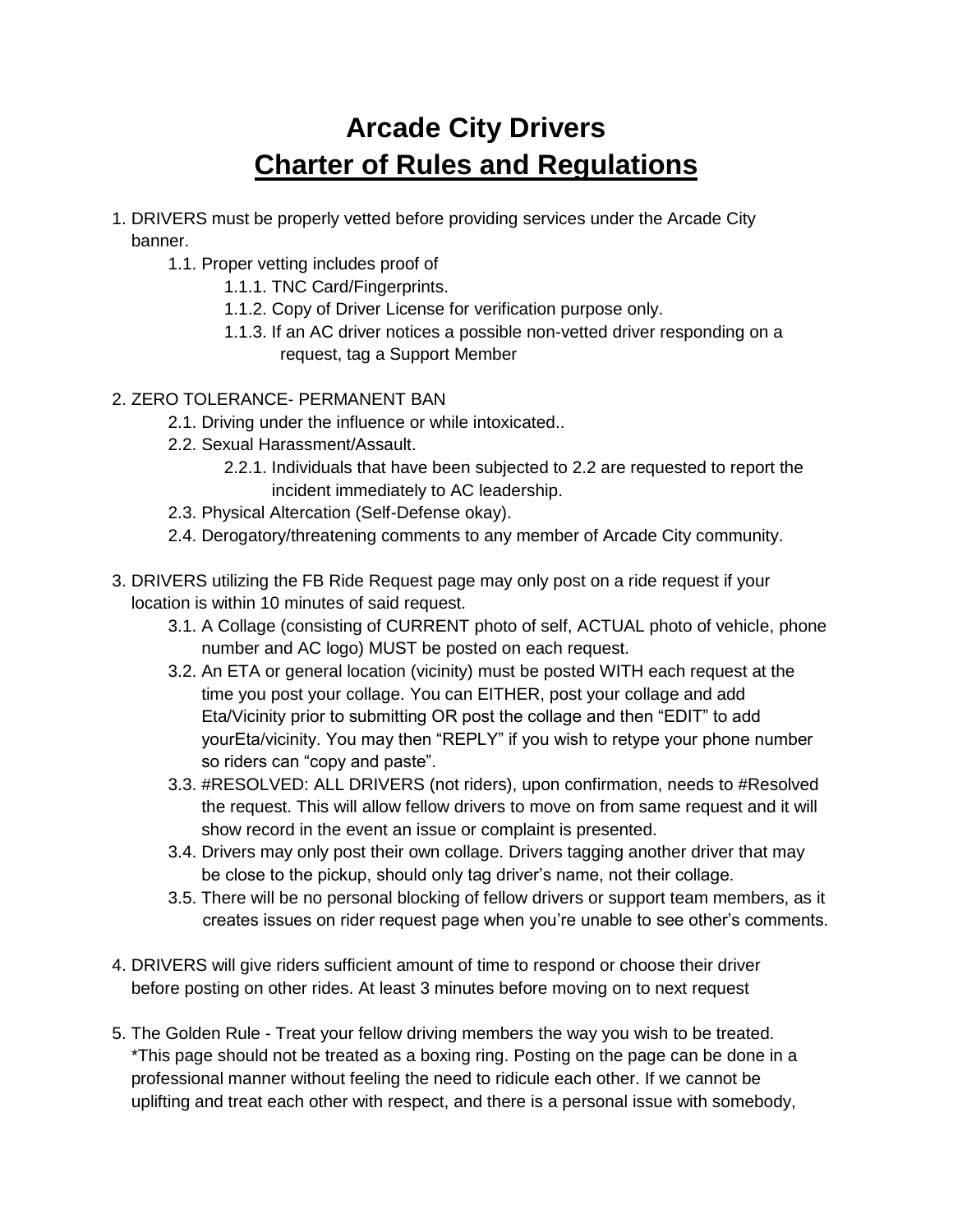please either feel free to make a lunch date or go play laser tag so you can work through whatever social media issue it may be.

- 6. DRIVERS will demonstrate EXCELLENT customer service while using the Ride Request page.
	- 6.1. There will be NO negative, condescending, derogatory or bickering comments between riders and/or drivers.
	- 6.2. There will be NO solicitation or advertising of other driving platforms.
	- 6.3. If the rider posts a suggested donation and you do not agree with it, DO NOT COMMENT. If someone posts a dollar amount that may be too low, a friendly suggestion of \$2/mile is generally a rule of thumb.
		- 6.3.1. Short rides of 4 Miles or less are \$8 as this is the minimum.
		- 6.3.2. Don't drive out of your way if you know they are going a short distance.
	- 6.4. If a rider cancels on you while you are on your way to the pick up or stiffs you on the ride, do not blast on the ride page. Post to the FB Driver page and let the support team handle it.
	- 6.5. Drivers will not contact any rider or use any personal information for any reason other than for the purposes of providing the AC Services.
	- 6.6. Drivers may not transport or allow other individuals other than the rider(s).
	- 6.7. Drivers may not allow non-vetted drivers to substitute in their place.
	- 6.8. Treat riders as if it is their first time ever using the system.
- 7. DRIVERS will not attempt to steal rides, for example:
	- 7.1. "I'm on my way" as a comment response when the rider has not or did not pick you.
	- 7.2. Private messaging the pax behind the scene. Keep everything on page (Instant ban)
	- 7.3. Heading over to the rider without first being selected as the driver.
- 8. CONFLICT OF INTEREST
	- 8.1. Privately messaging Riders who post on the Ride Request page, asking them to join another Ride group not affiliated with Arcade City.
	- 8.2. Posting to the Ride Request page solicitation of other ride services not affiliated with Arcade City.
	- 8.3. Blatantly adding Arcade City members to a new page without their knowledge.
- 9. CONSEQUENCES: Breaking of Charter guidelines will result in verbal communication from Austin Support and/or possible consequence of removal from page.
	- 9.1. Infraction Consequences include
		- 9.1.1. 1st offense- Written notice from Support (Possible 1 hour ban)
			- 9.1.1.1. Minor infractions such as not posting ETA on posts will result in 1 hour bans for each infraction.
			- 9.1.1.2. Unprofessionalism on rider request page.
			- 9.1.1.3. Not posting collage.
			- 9.1.1.4. "Superman" Syndrome (Commenting on Multiple posts)